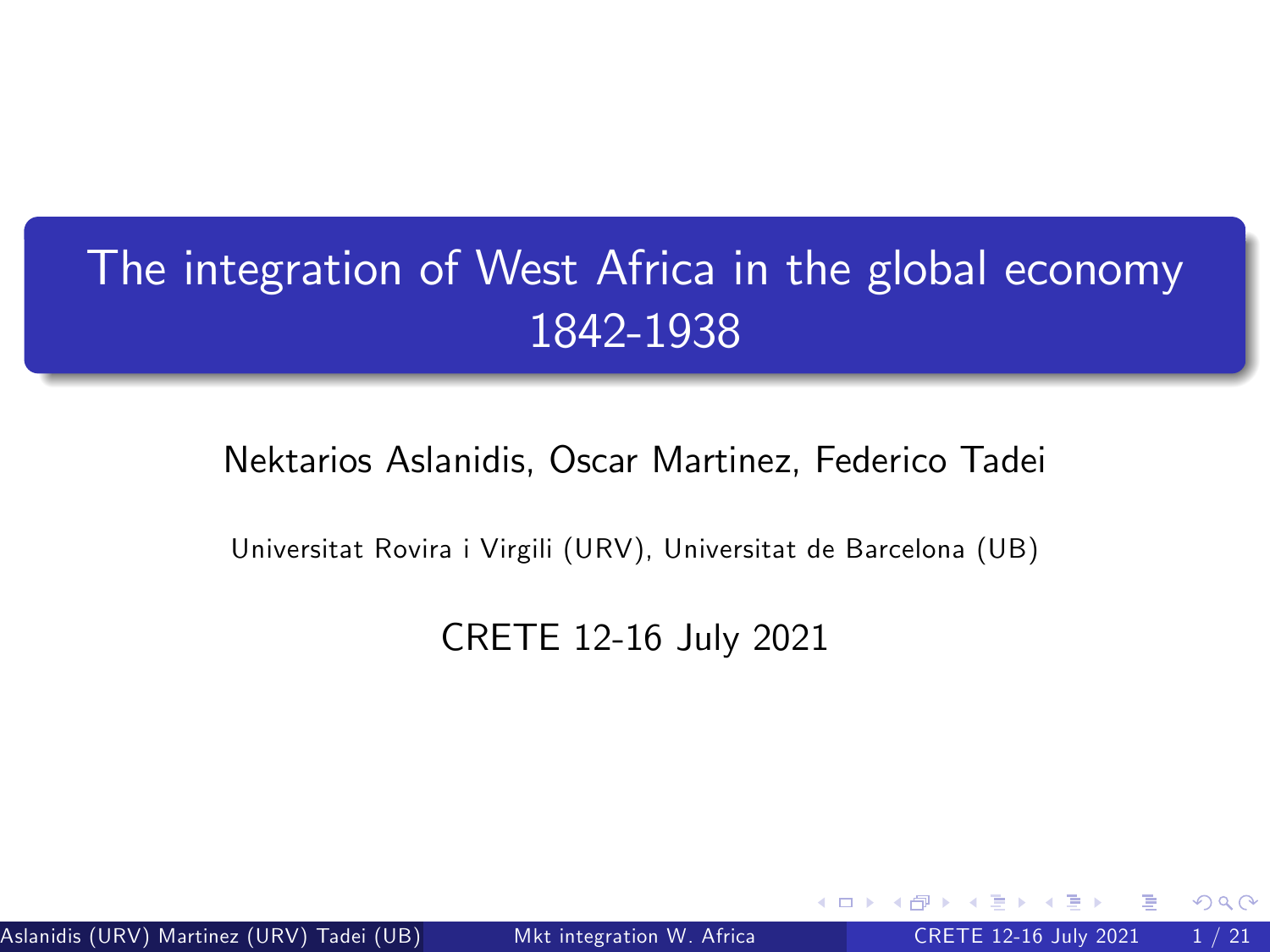### **Motivation**

- Large literature on 19th/20th century commodity market integration and its causes (techological advances, etc); Jacks (2005, 2006), Jacks, Meissner and Novy (2011), Federico (2012), Chilosi and Federico (2015).
- We have a good knowledge of international trade costs between Europe, Americas, and Asia, yet we know less about Africa.
- Africaís growth is heavily dependent on trade of primary products as economic growth is correlated with the increase in primary products trade.
- Was Africa different compared to the rest of the world?
- Did Africa suffer from higher international trade costs than other world regions?
- Determinants of commodity market integration in Africa.

 $\Omega$ 

イロト イ押ト イヨト イヨト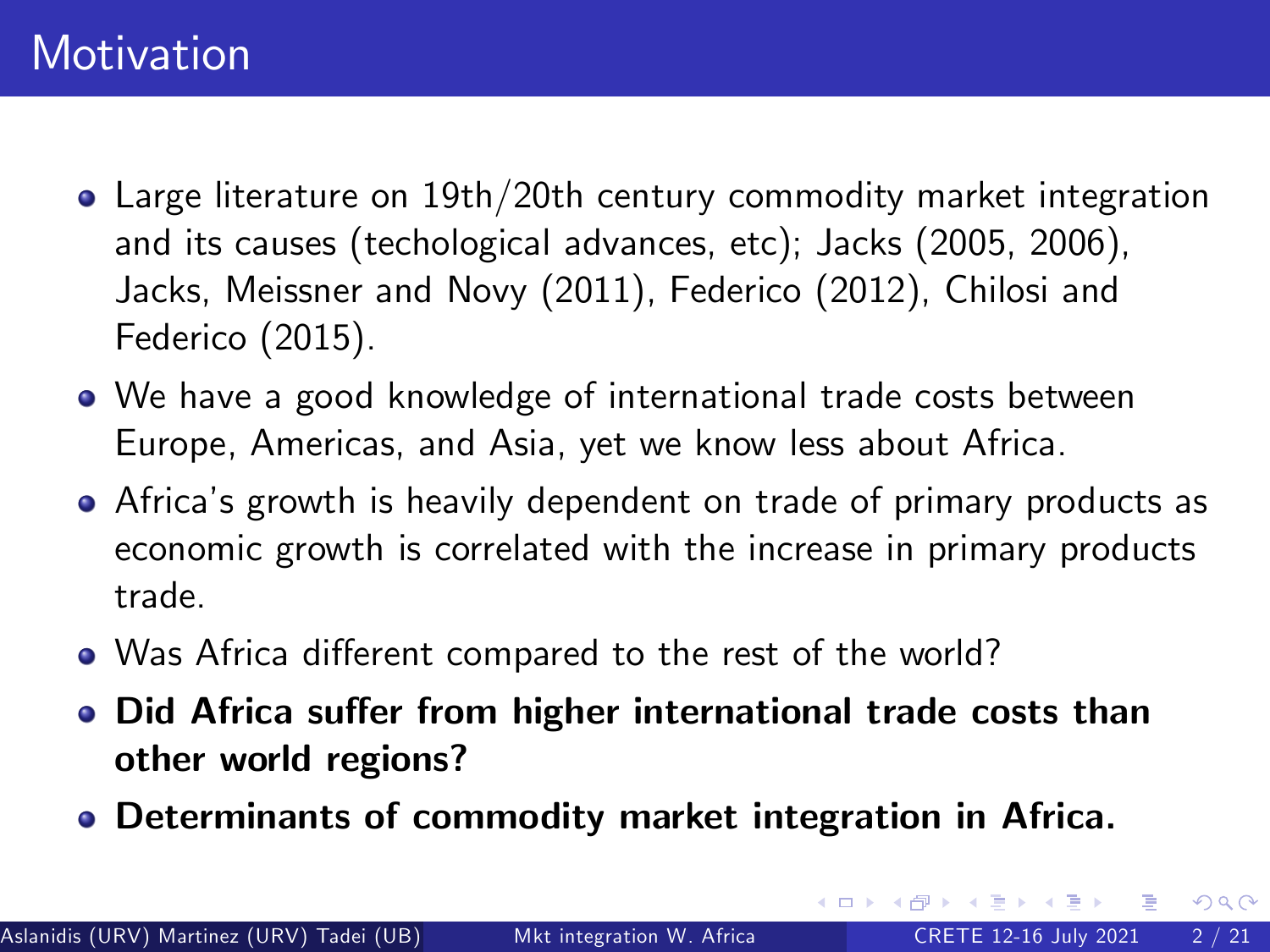- Contribute to filling this gap by analyzing commodity market integration of Africa in the world economy from mid-19th century to start of World War II.
- Provide estimates of international trade costs by applying Threshold Autoregressions to a representative sample of West African export prices and corresponding European import prices.
- Our approach allows us to compare African trade costs to those observable in other regions (Europe, Americas, Asia), answering the question of when West African trade costs arose relatively to the rest of world.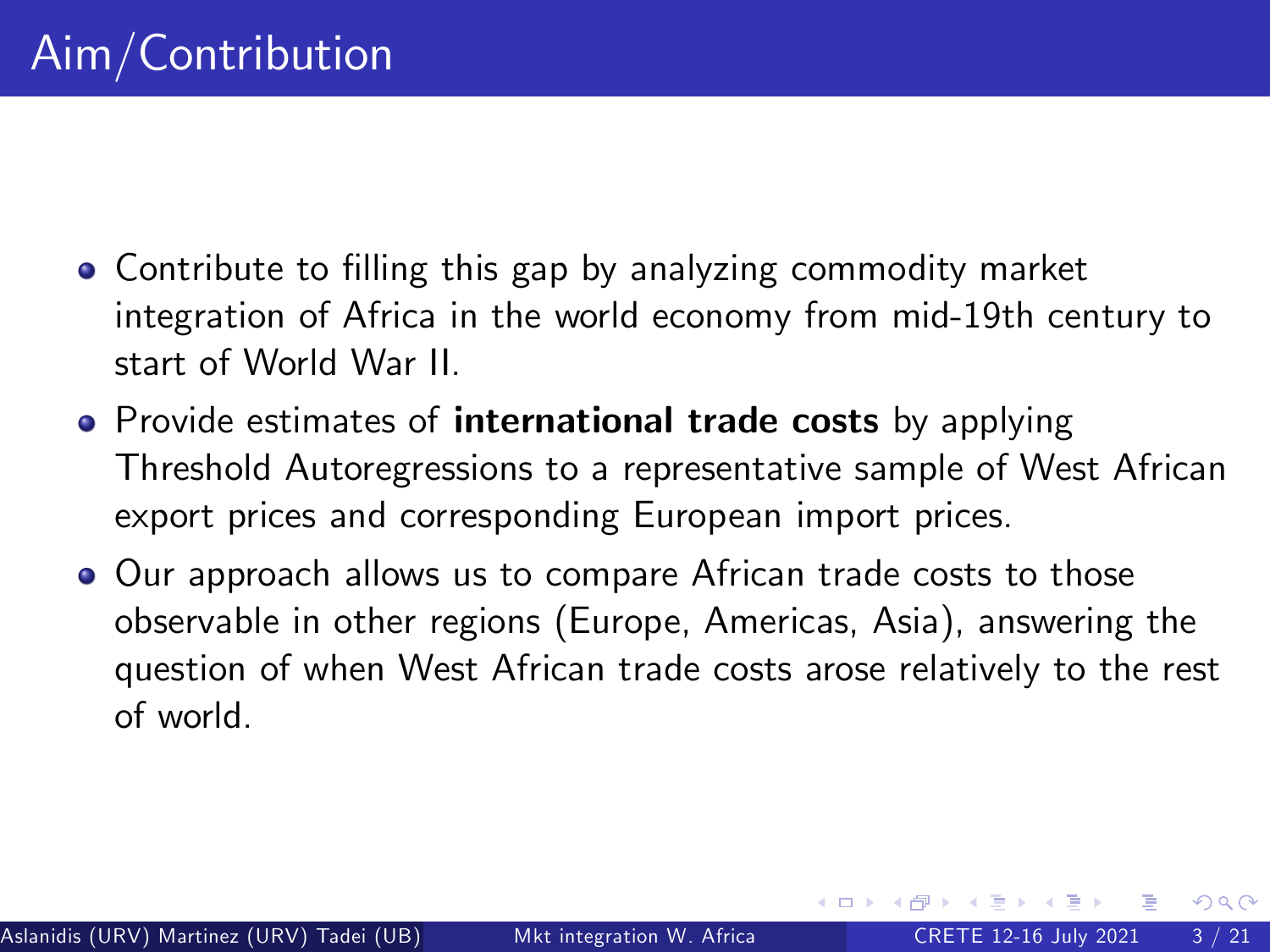- We focus on British West Africa (Sierra Leone, Nigeria, Gold Coast and Gambia) and 5 commodities (palm oil, cocoa, rubber, palm kernels and groundnuts).
- As Britain's share of world trade flows was large (an average of about 20%), West Africa was integrating also into the global economy.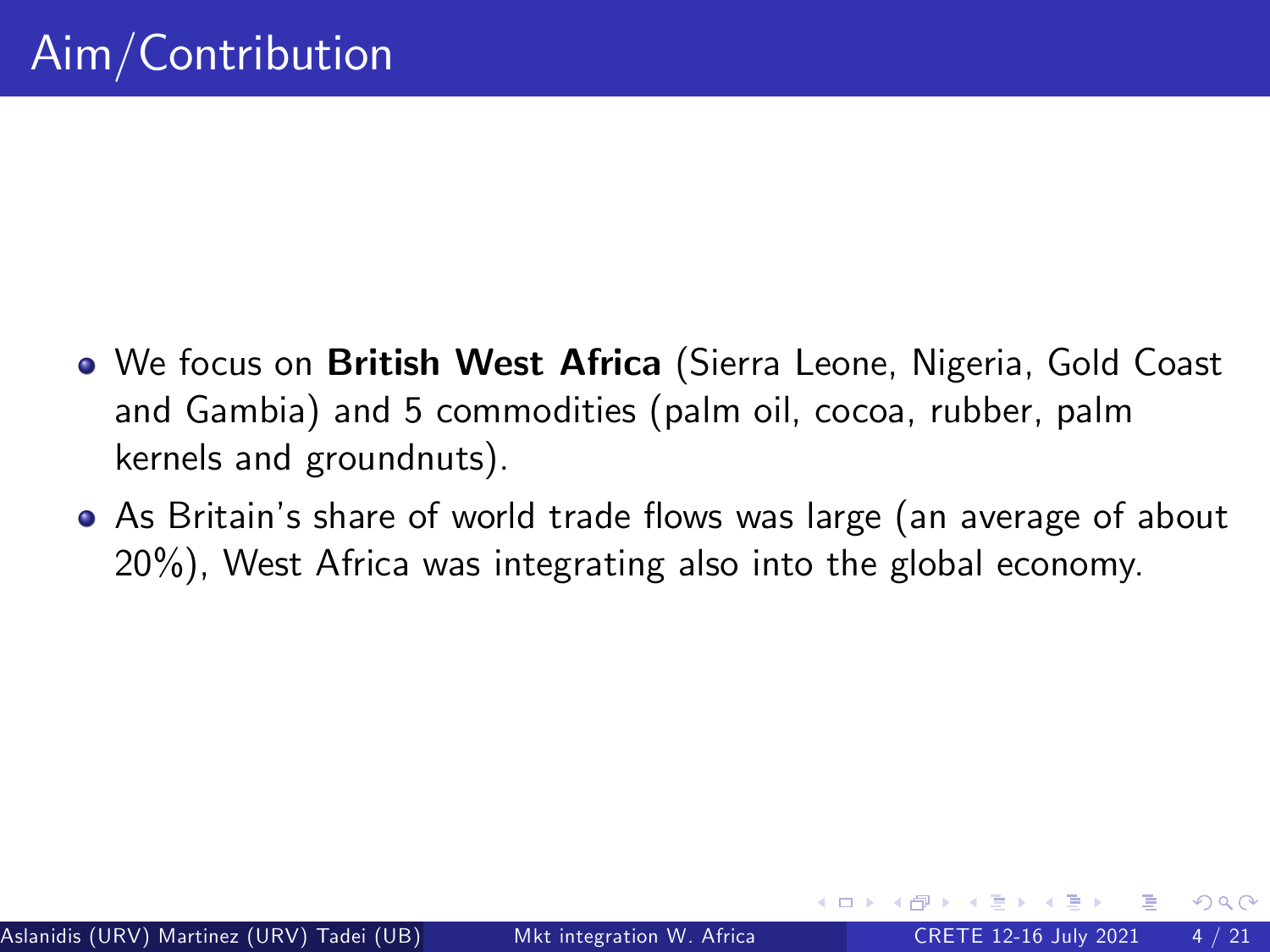# Why Start in mid-19th Century? Why West Africa?



"Commercial transition" started around 1840s and occured first in West Africa, then in rest of Africa. Also, coincides with the value of commodity exports from West Africa overcoming for the first time the value of slave

Aslanidis (URV) Martinez (URV) Tadei (UB) (URIVITAT Rovira i Virgilia i Virgili (URIV), UNIVERSITE 12-16 July 2021 5 / 21

exports.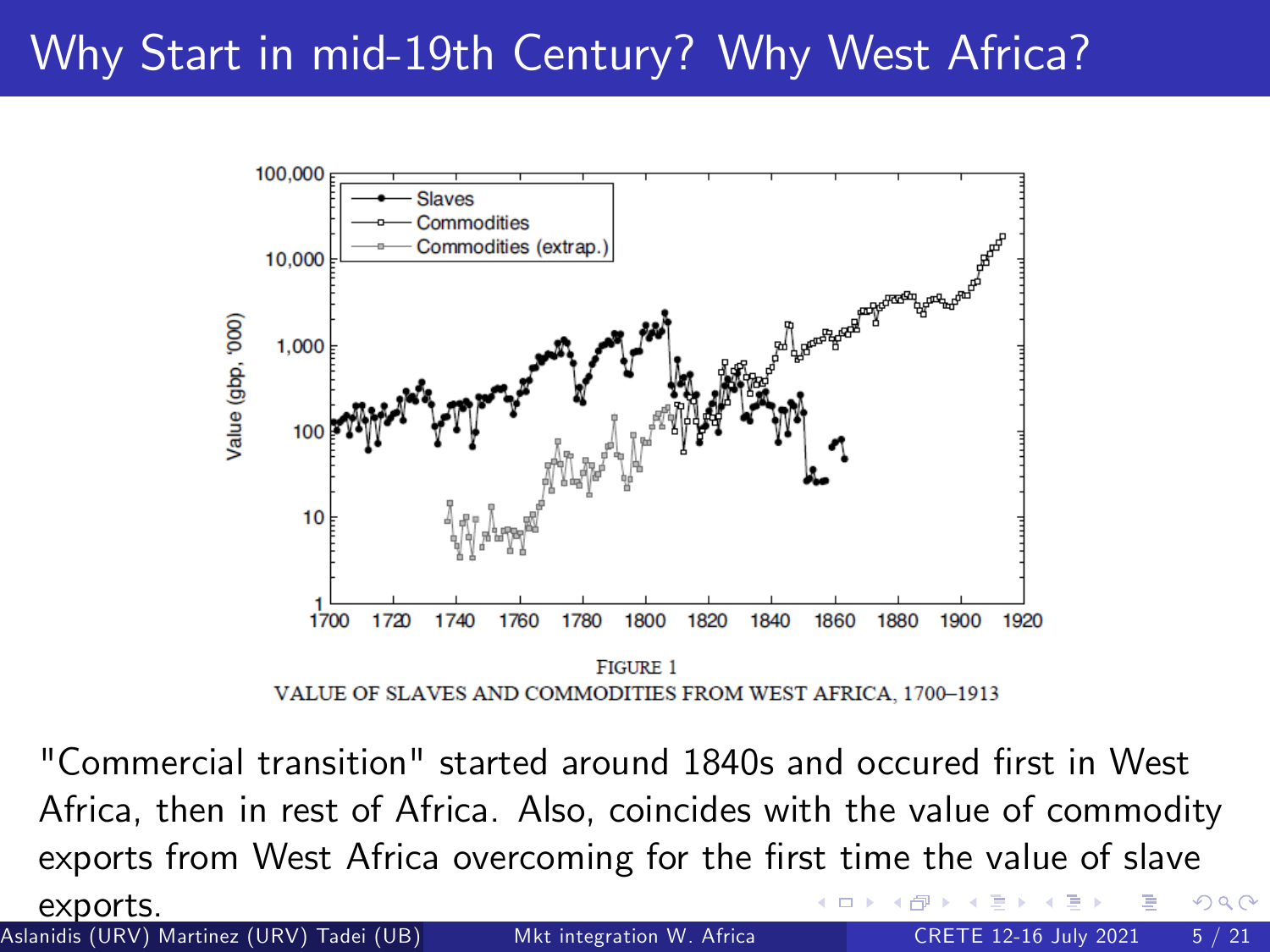- We focus on palm oil, cocoa, rubber, palm kernels & groundnuts which are representative of West African trade flows.
- Annual data
	- Palm oil: Sierra Leone (1842-1938), Nigeria (1865-1938) and Gold Coast (1875-1938).
	- Cocoa: Nigeria (1888-1938) and Gold Coast (1892-1938).
	- Palm kernels & Groundnuts: Gambia (1851-1938), Sierra Leone (1858-1938), Nigeria (1873-1938) and Gold Coast (1875-1938). - Rubber: Gold Coast (1881-1938) and Nigeria (1886-1938) and

Sierra Leone (1875-1908).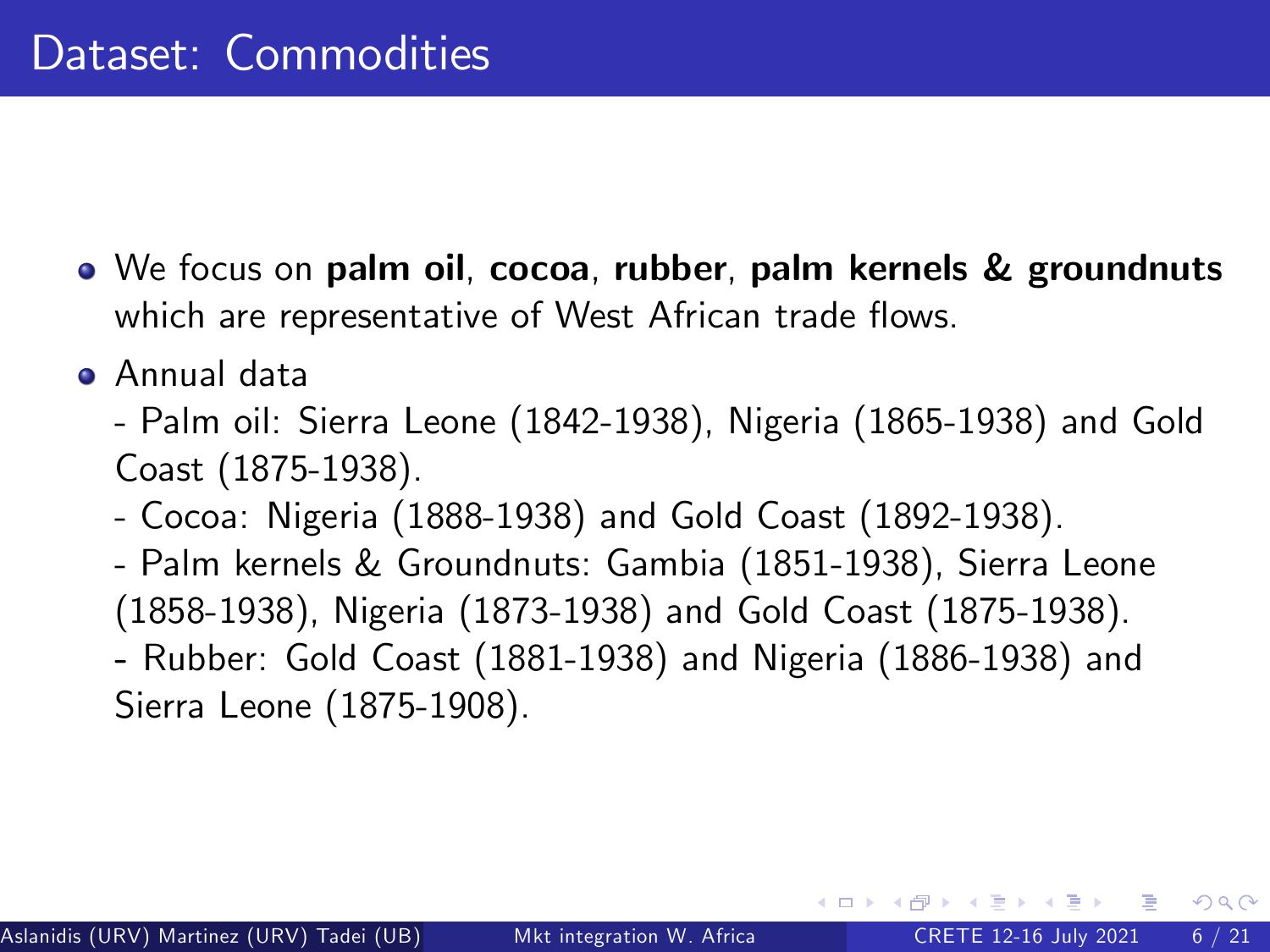### Dataset: Commodities



#### % value of all agricultural exports from British West Africa

Aslanidis (URV) Martinez (URV) Tadei (UB) (Universitation W. Africa CRETE 12-16 July 2021 7 / 21

4 0 8

 $QQ$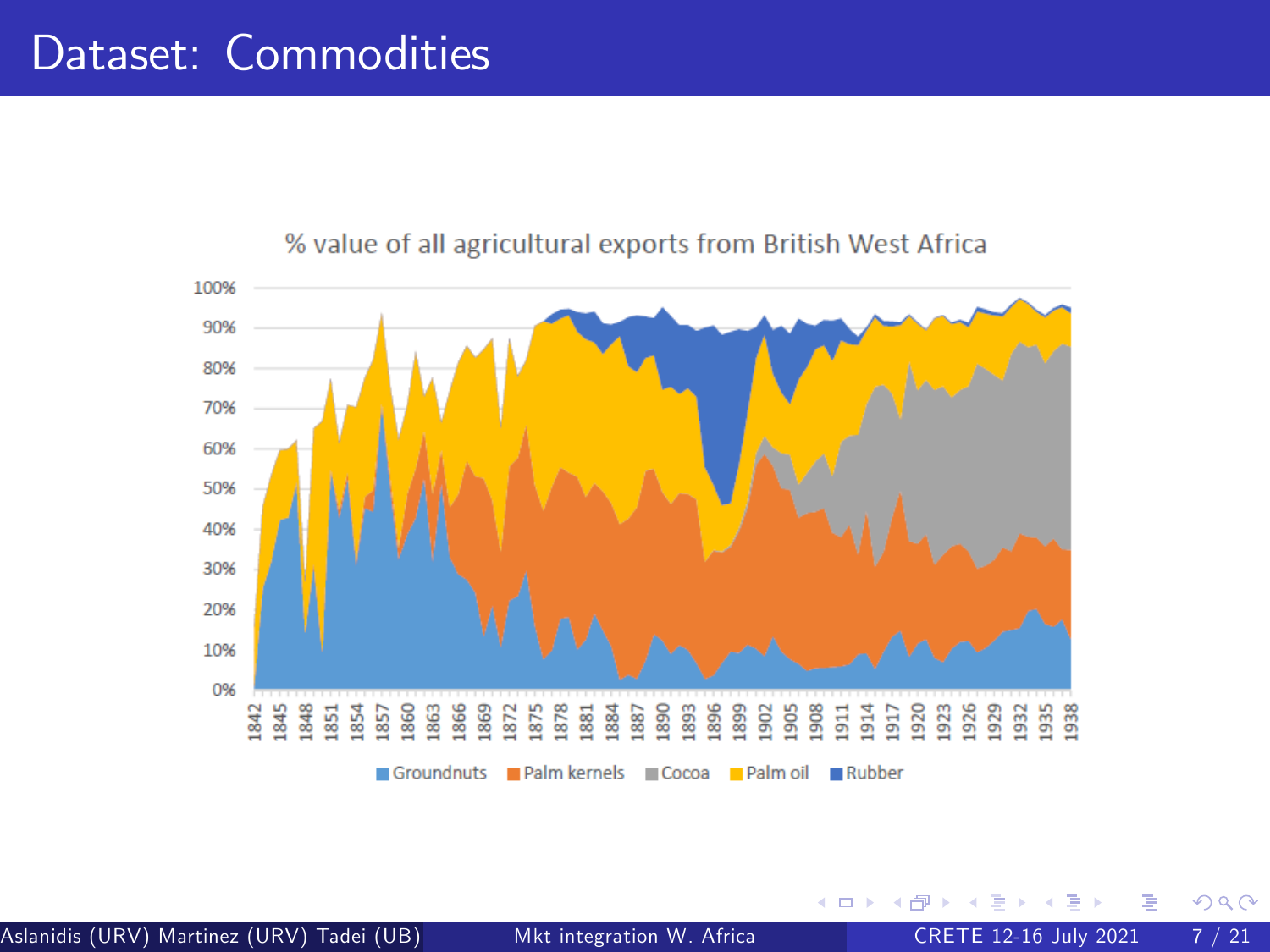- Trade costs are *broadly defined* (Anderson and Wincoop (2004), Jacks (2005), Steinwender (2018), Tadei (2018), among others).
- Direct/observable barriers to market integration (e.g., shipping, insurance, export duties, etc).
- <sup>2</sup> Indirect/unobservable barriers to market integration (e.g., information costs, market/monopsony power)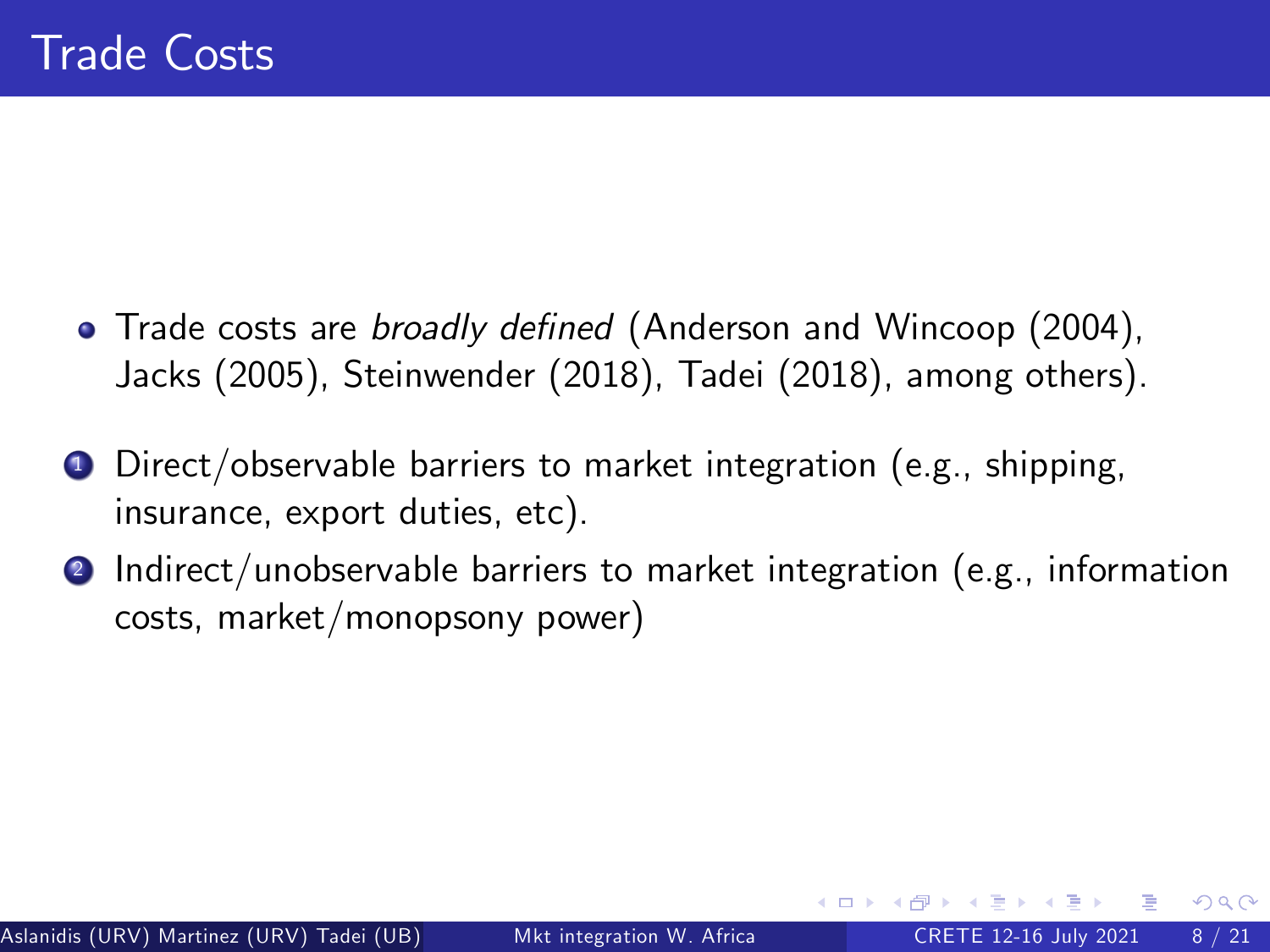- 19th century (first half), palm oil trade was determined to a large degree by foundations and practices that had marked slave trade era.
- Palm oil and groundnuts became most important West African exports - industralisation of Britain and generated demand for tropical and intermediate products (oils and fats of all kinds).
- Later in the century, the use of steamship reduced costs significantly and opened the market to new sources of competition. Overall, the second half of 19th century saw falling costs as well as falling prices.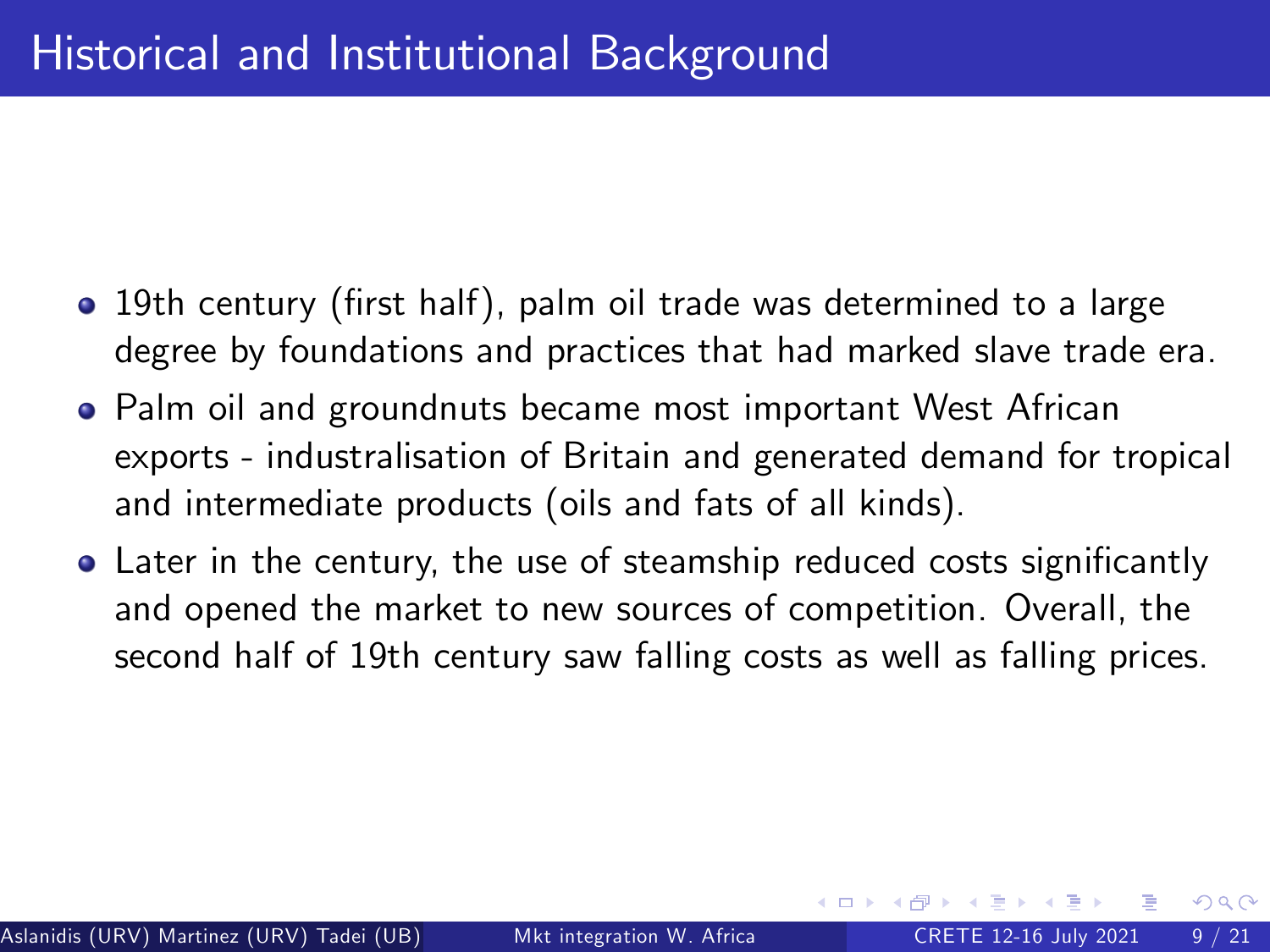- The effects of these problems were partially compensated for by the development of the palm kernels trade.
- Late 19th century, rubber became important and in 1880-90s enabled the region to diversify its export bill at a time when falling prices for palm products threatened economic stagnation. However, once natural supply of rubber trees approached exhaustion  $(1906 - 07)$  and price declined, rubber trade took a downward path (was not profitable as a fully-cultivated crop).
- Early 20th century, cocoa was to witness most spectacular growth and Gold Coast became the market leader in cocoa (increasing commercialization of chocolate production).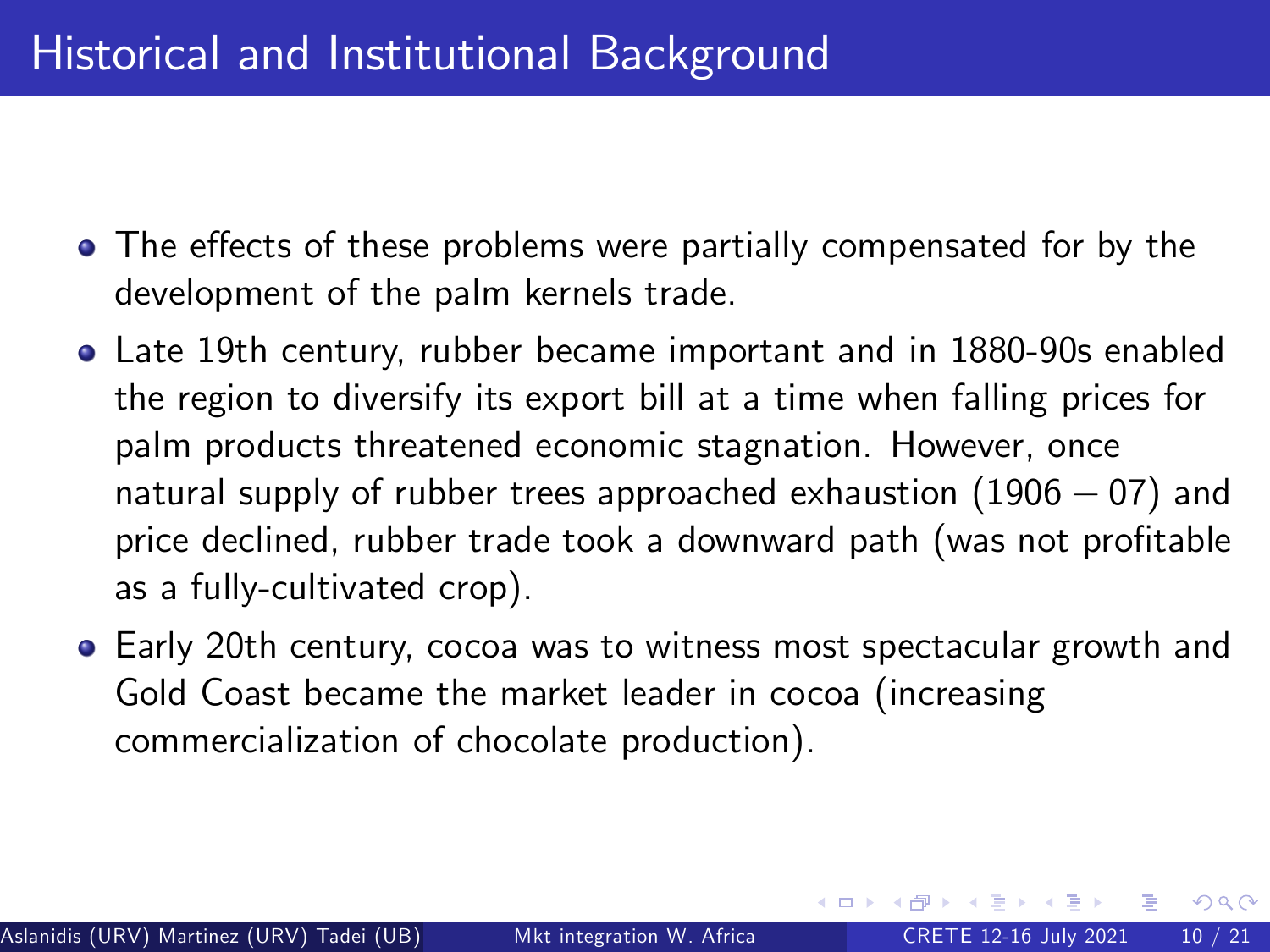- African palm oil, cocoa, rubber, palm kernels & groundnuts prices: African Commodity Trade Database (ACTD) Frankema, Williamson and Woltjer (2018, Journal of Economic History).
- **British palm oil prices** are obtained from Sauerbeck, A. (1886, 1893, 1908, 1917) , The Statist (1930, 1950) and Liverpool Mercury, as reported by Lynn (2002).
- British cocoa, rubber and palm kernels & groundnuts prices come from Federico-Tena World Trade Database.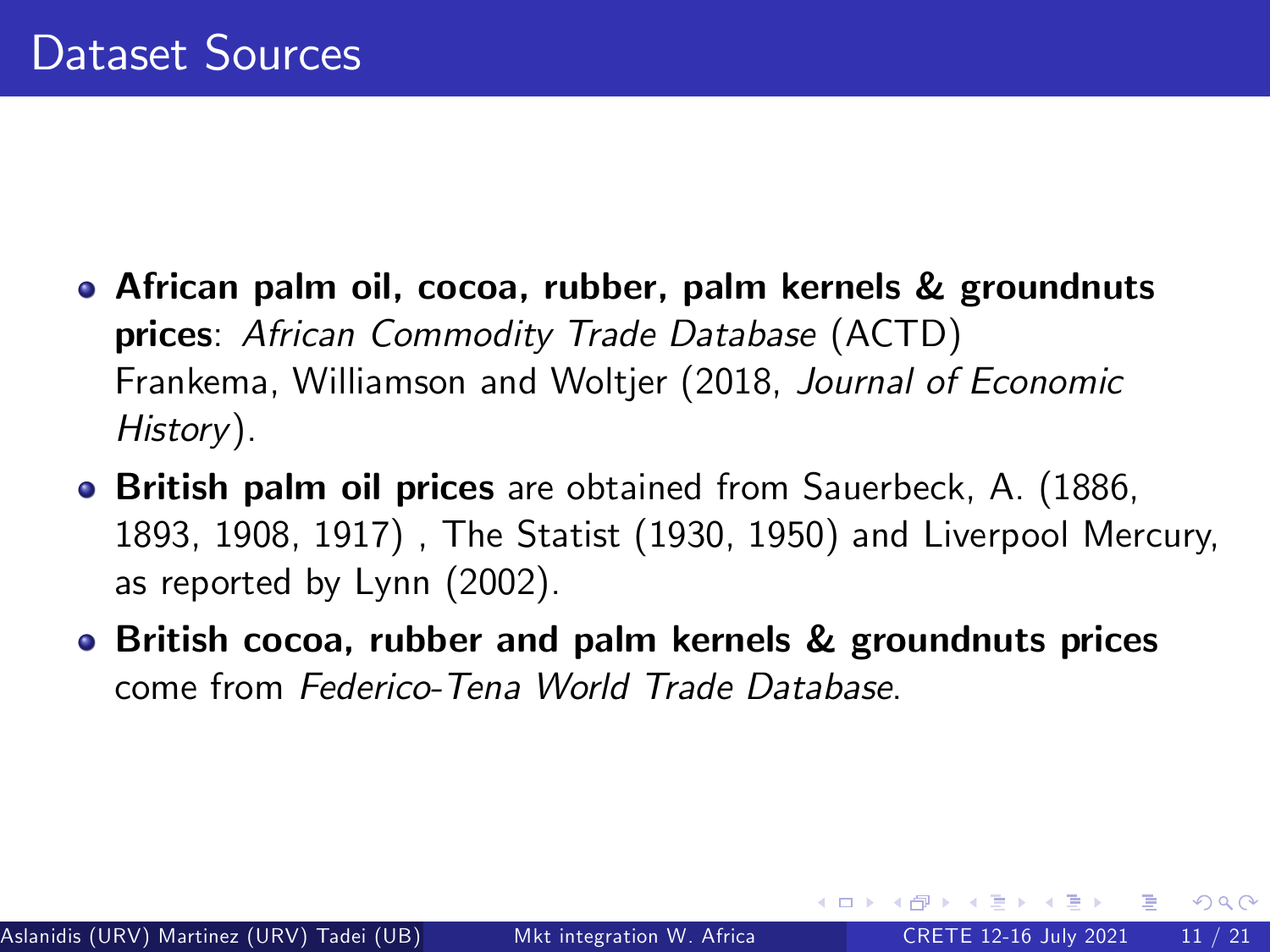Commodities move from Africa (source market) to Britain (destination market). Define *price margin, PM<sub>t</sub>:* 

$$
PM_t = (p_t^{British} - p_t^{ Africa})
$$

- $p_t^{British} \rightarrow$  British prices are wholesale prices of the imported item, GBP per kg
- $p_t^{African} \rightarrow$  African prices are unit value of the exported item, GBP per kg
- Commodity market integration implies  $\downarrow PM_t$  and  $\uparrow$  trade between the "core economies" and commodity-exporting "periphery".

 $QQQ$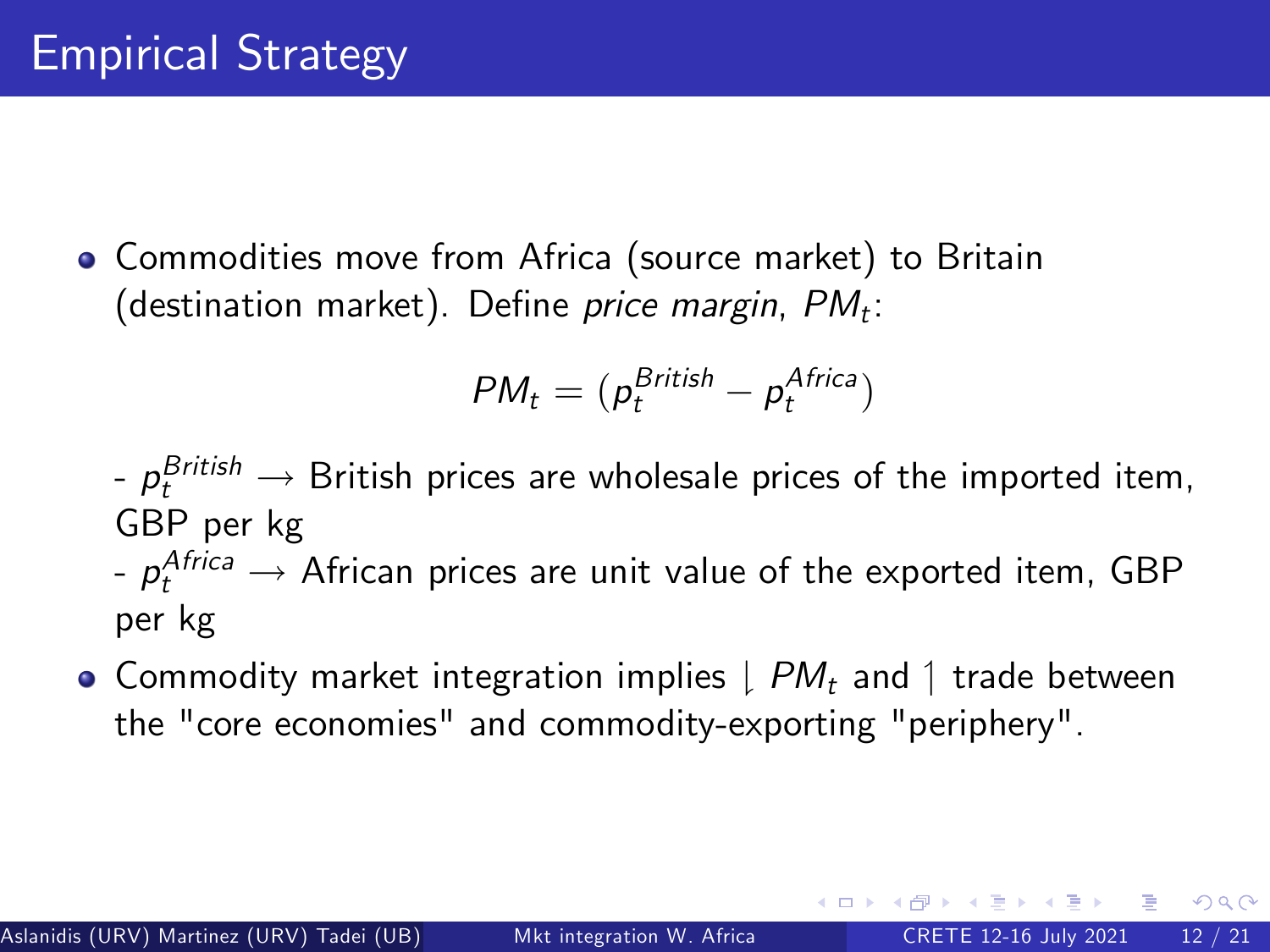• Threshold autoregression (TAR); Obstfeld and Taylor (1997), Rogoff (1996), Jacks (2005), Hynes, Jacks and OíRourke (2012).

$$
\Delta PM_t = \left\{ \begin{array}{cc} \lambda(PM_{t-1} - TC) + \varepsilon_t \text{ if } PM_{t-1} > TC & -1 < \lambda < 0\\ \varepsilon_t & \text{if } PM_{t-1} \le TC & -1 \end{array} \right.
$$

where  $TC > 0 \rightarrow$  trade costs, while  $\lambda \rightarrow$  efficiency parameter.

- **1** Below trade cost  $(PM_{t-1} < TC) \rightarrow No$  Arbitrage Regime. There is no "error correction" force at work, so for small price differences, abritrage does not take place, therefore random walk ("no-arbitrage area" or "area of inaction").
- **2** Above trade cost  $(PM_{t-1} > TC) \rightarrow$  Arbitrage Regime (reversion towards equilibrium). Abritrage takes place with speed of convergence *λ*.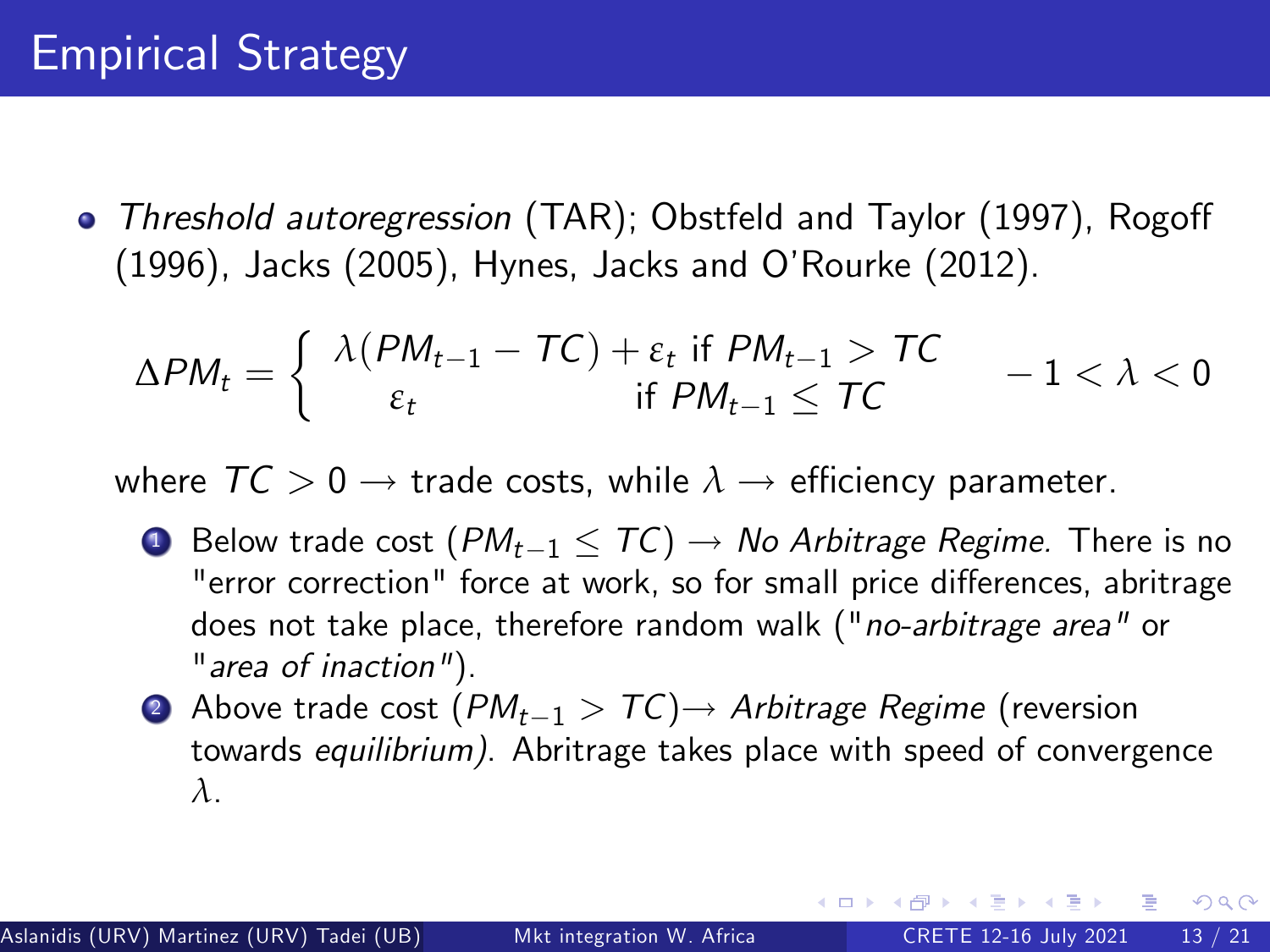• Estimation: grid-search procedure

The parameters  $\theta = (\mathcal{TC}, \lambda)'$  are estimated by grid-search Least Squares  $(LS) \rightarrow$ minimal residual sum of squares:

- **1** Sort the distinct values of the observations on the threshold variable,  $PM_{t-1}$ .
- <sup>2</sup> Eliminate the smallest and largest % *π* of observations and search over the remaining  $T \times (1 - 2\pi)$  observations of  $PM_{t-1}$ .
- **3** Grid search over different values of TC.
- 4 Best choices for trimming parameter  $\pi = \{0.05 0.15\}$ .
- For theoretical results on threshold models, see seminal papers, Tong and Lim (1980) and Hansen (1996, 2000).
- Evolution of market integration over time by performing a rolling window estimation using 20 annual observations  $(RW20)$ .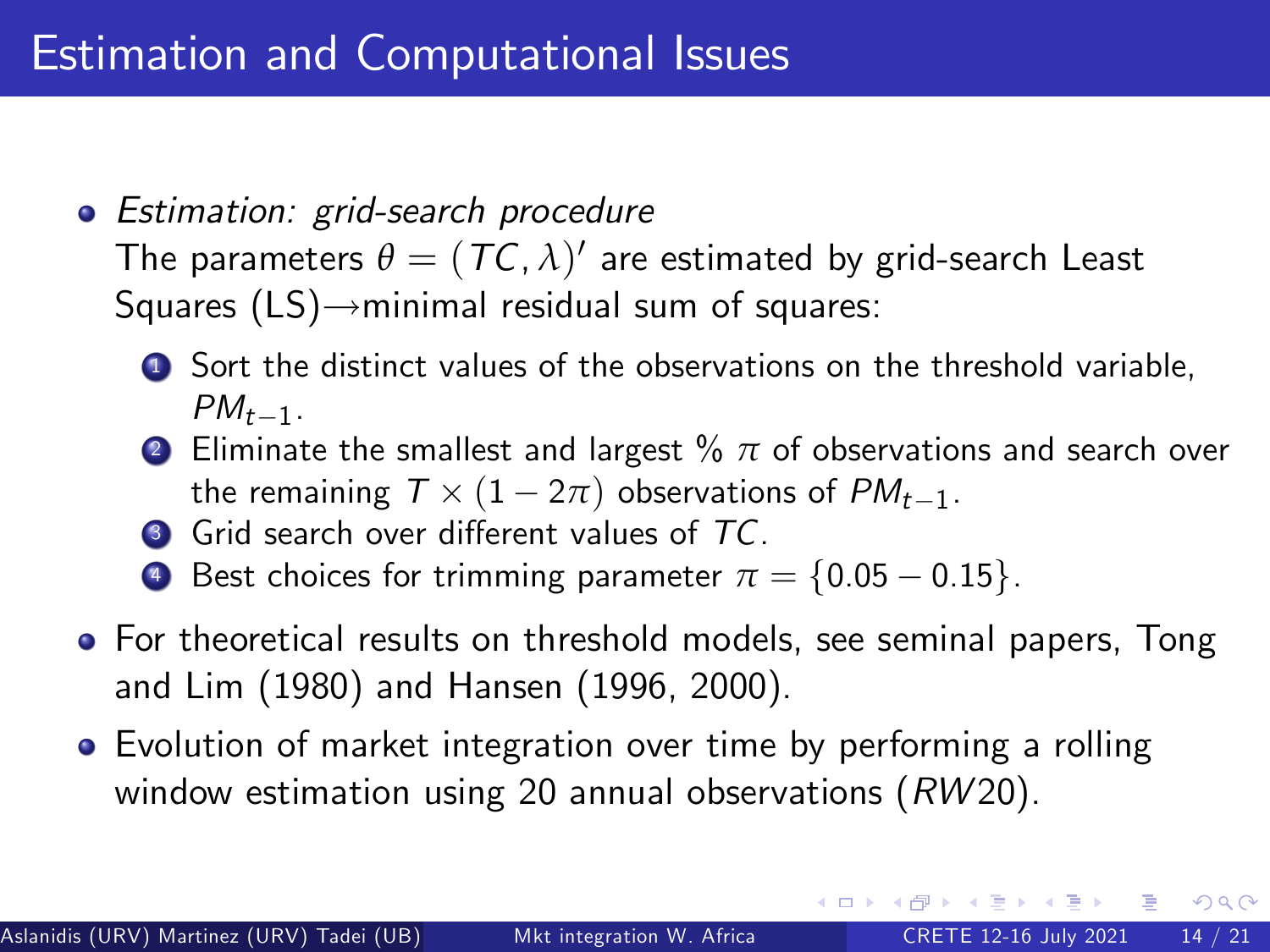### Real Trade Cost (% of British Price): All



Note: Value-weighted average of colony/commodity trade costs series.

Aslanidis (URV) Martinez (URV) Tadei (UB) (Universitation W. Africa CRETE 12-16 July 2021 15 / 21

 $\Box$ 

 $290$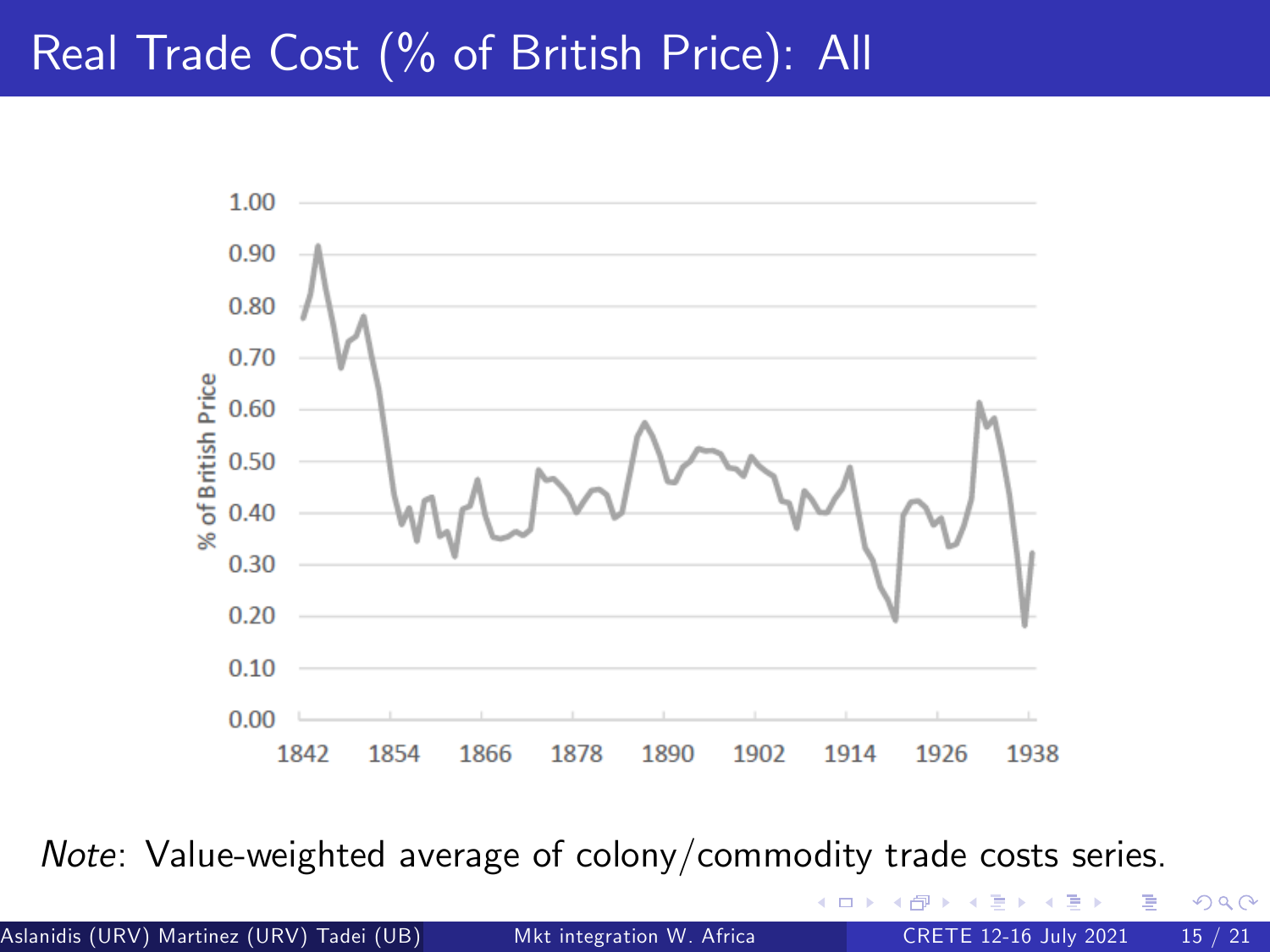### Real Trade Cost (% of British Price): By commodity



Aslanidis (URV) Martinez (URV) Tadei (UB) (UR) (URIVIRE Rovira i Vienersitation W. Africa CRETE 12-16 July 2021 16 / 21

4 D F

 $299$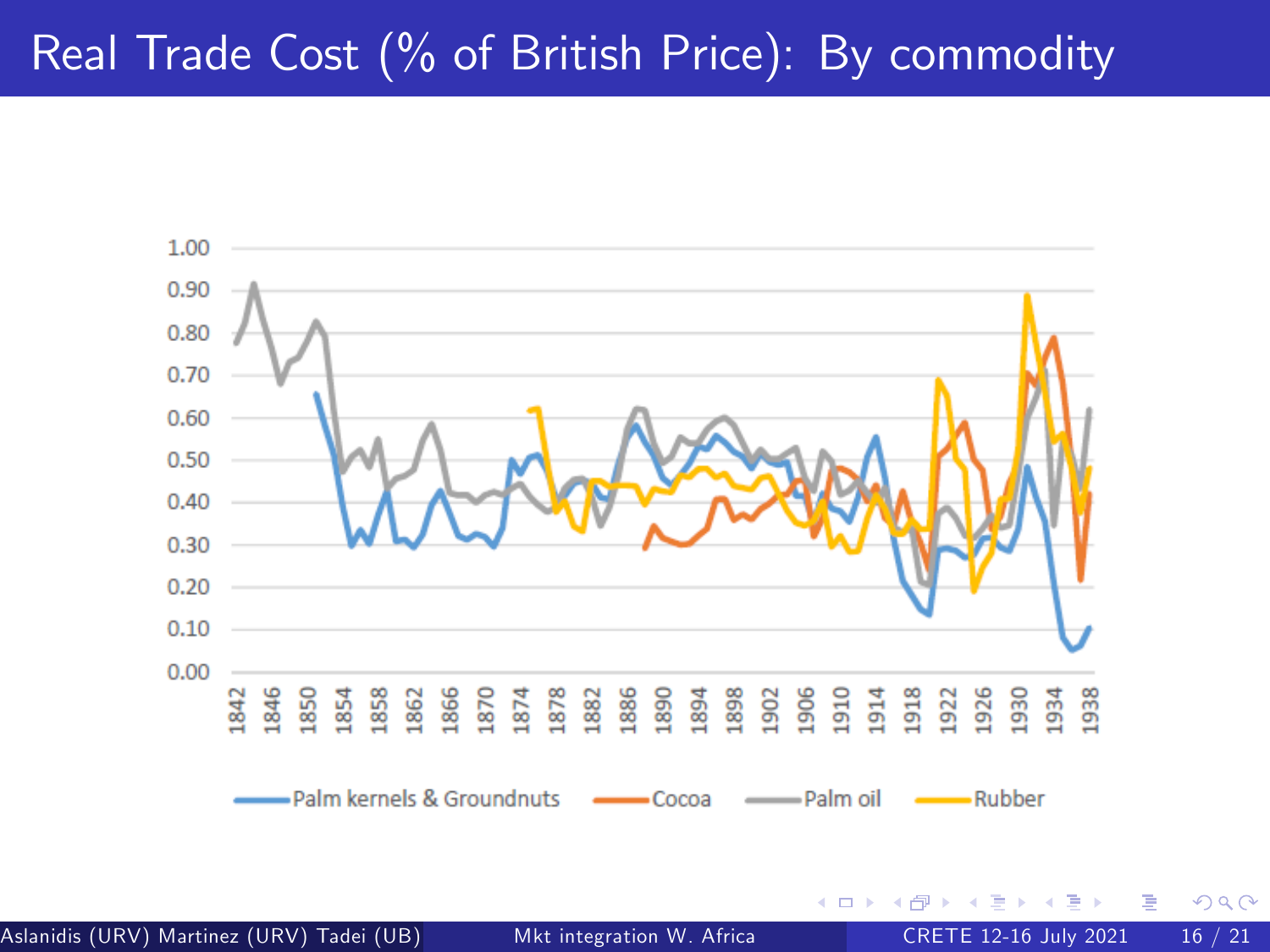# Real Trade Cost (% of British Price): By colony



Aslanidis (URV) Martinez (URV) Tadei (UB) (UR) (URIVERSITAT MKT integration W. Africa CRETE 12-16 July 2021 17

э

4 **EL F** 

 $299$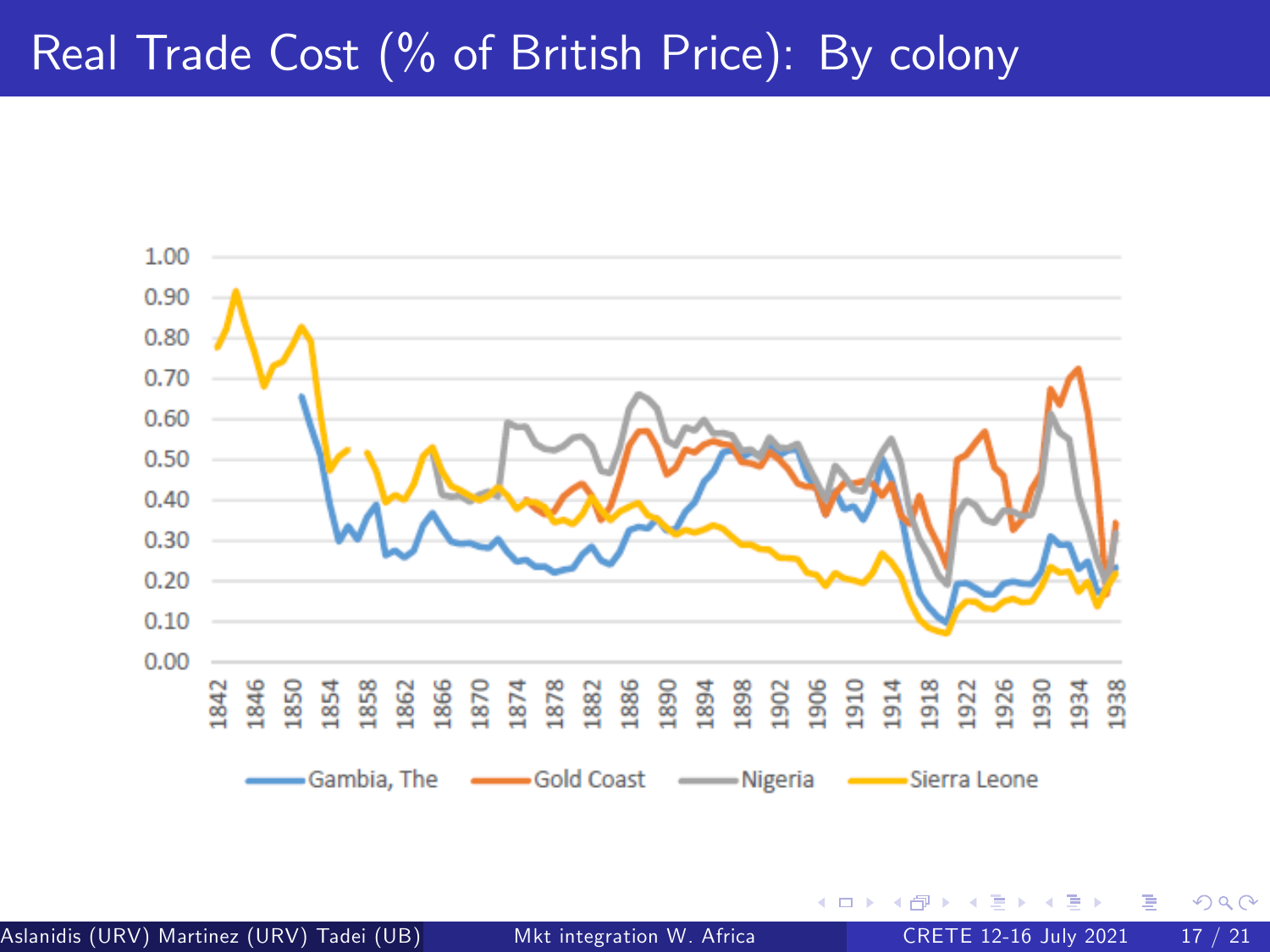### Real Trade Cost: Comparison with Other Regions



4 D F

 $QQ$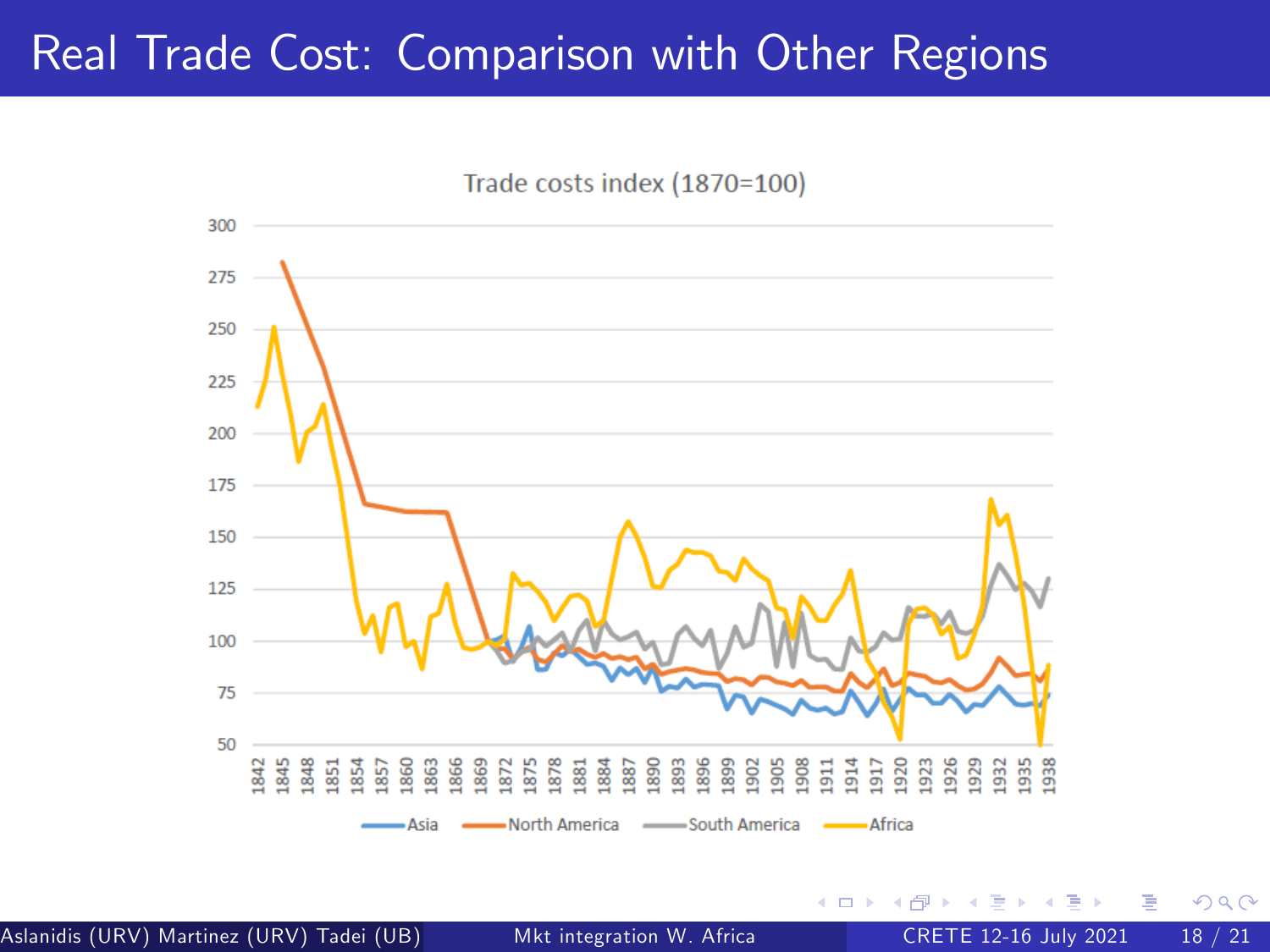## Determinants of Commodity Market Integration

What drove integration of West Africa with the international markets? The importance of technology efficiency, shipping costs and monopsony power:

$$
\ln(TC_{i,j,t}) = \alpha_{i,j} + \delta \cdot t + \beta_1 \cdot \ln(\text{freight}_{i,j,t}) + \beta_2 \cdot \text{monopsony}_t + \varepsilon_{i,j,t}
$$

where:

- $\bullet$   $TC_{i,i,t} \rightarrow$  trade cost estimates for commodity i, colony j at time t  $\bullet$   $\alpha_{i,j} \rightarrow$  fixed effects by commodity *i* and by colony *j*
- $\bullet$   $t \rightarrow$  linear time trend
- $\bullet$  freight<sub>i,j,t</sub>  $\rightarrow$  a real freight cost index for commodity i, colony j at time t (comes from Federico-Tena World Trade Database)
- **6** monopsony<sub>t</sub>  $\rightarrow$  market structure dummies (indicate market concentration among British trading firms)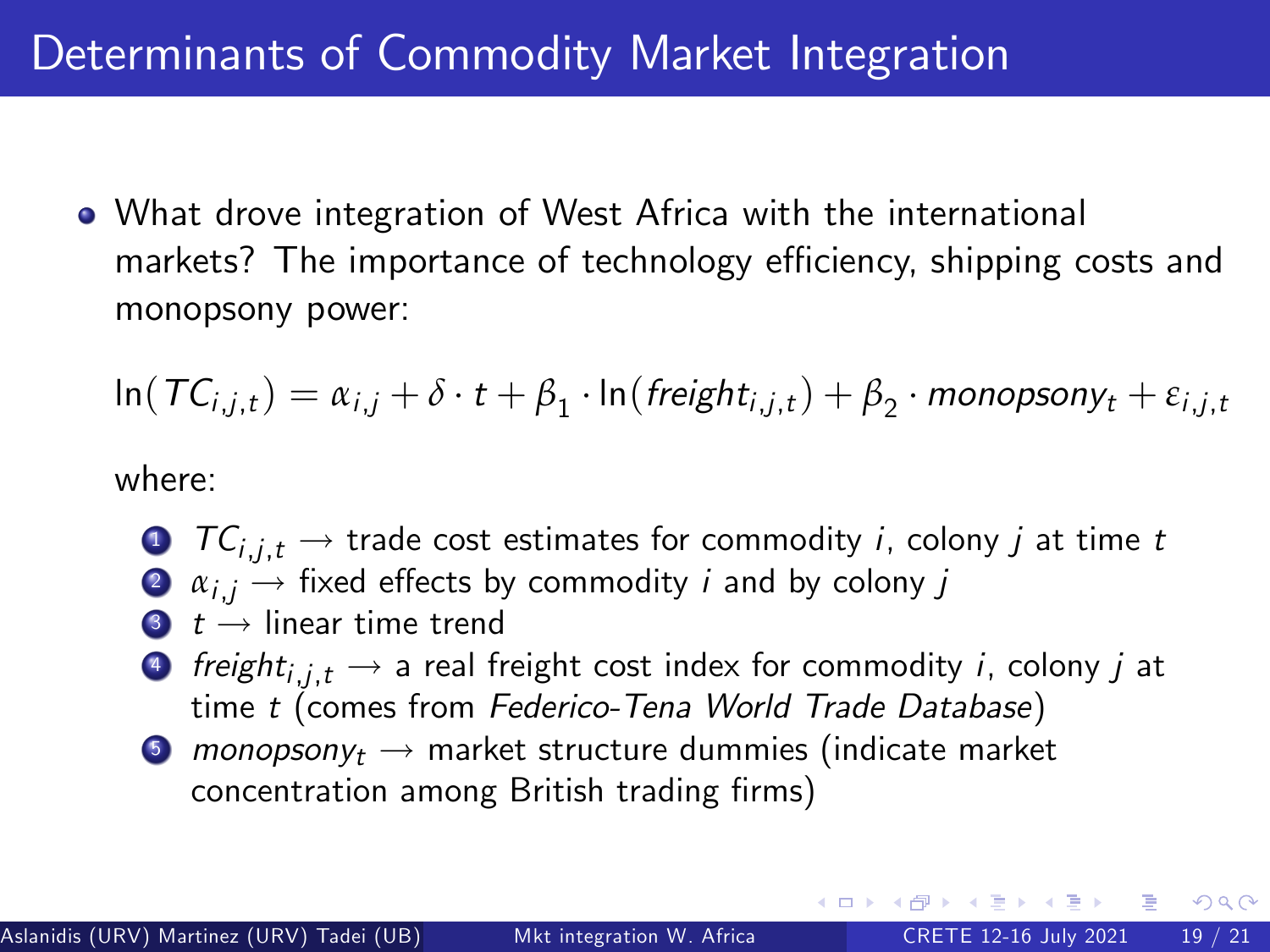What drove integration of West Africa with the international markets? The importance of technology efficiency, shipping costs and monopsony power:

$$
\ln(TC_{i,j,t}) = \hat{\alpha}_{i,j} - 0.008 \cdot t + 0.224 \cdot \ln(\text{freight}_{i,j,t})
$$
  
\n
$$
(-7.64) \qquad (2.96)
$$
  
\n
$$
+ 0.241 \cdot \text{monopsony}_t + \hat{\epsilon}_{i,j,t}
$$
  
\n
$$
(4.86)
$$

Note: T-ratios are based on standard errors clustered by year (Pesaran (2015): cross-sectional dependence, average pairwise, \_  $\hat{\rho} = 0.28$ ).